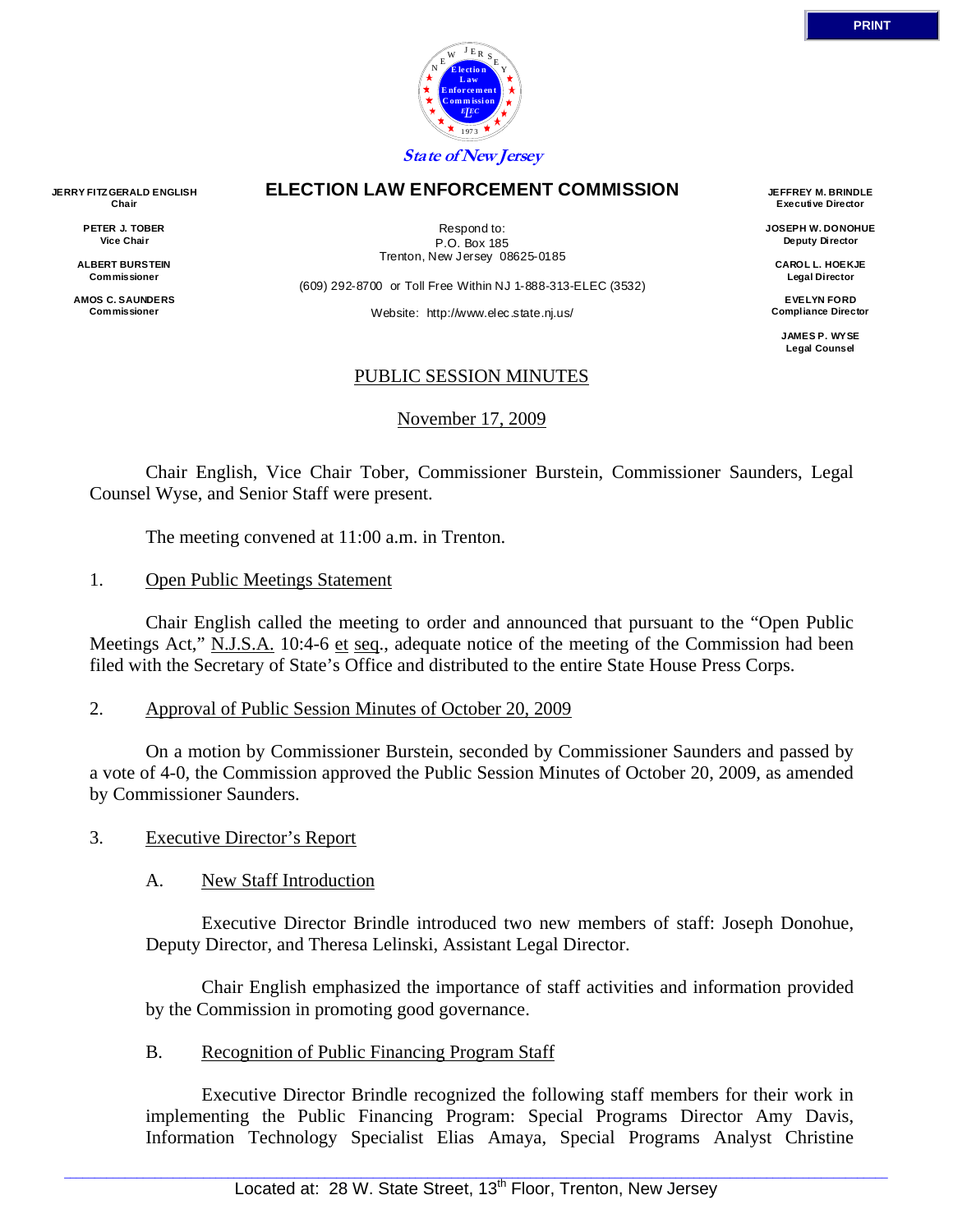Aquilante, Special Programs Analyst Scott Fagerty, Special Programs Analyst Laura Jurkiewicz, Public Financing Analyst Jennifer Kirby, Public Financing Analyst Julie Latsko, Information Technology Specialist Kap Sin, and Associate Computer Technician Lou Solimeo.

 Chair English congratulated the Public Financing Program staff for their accomplishments and service in the public interest.

#### C. Local Contributor Database

 Executive Director Brindle provided a summary of the Commission's new contributor database. The Executive Director explained that this feature allows citizens to key in a name or business and retrieve a list of contributions made by the individual or business, and now encompasses local contributions.

 Executive Director Brindle noted significant interest from the press concerning the new database.

 The Executive Director recognized Director of Information Technology Carol Neiman, Data Entry Supervisor Brenda Brickhouse, Assistant Data Entry Supervisor Darlene Kozlowski, Associate Help Desk Technician Peter Palaitis, Associate Data Entry Technician Nelly Rosario, and the remainder of the Information Technology staff for their work in bringing the database online.

At this juncture, Director Neiman provided a demonstration of the new database.

Chair English asked if the database provided pay-to-play information.

 Director Neiman replied that searching under the relevant business name would provide the desired information.

 Chair English asked if the database could provide information on activity related to "wheeling."

 Director Neiman replied that contributions could be verified using the advanced search option in order to narrow down activity to a particular jurisdiction and subsequently crossreferenced.

Legal Counsel Wyse asked for an explanation of the "Customized List" function.

 Director Neiman demonstrated how this function could be used to search the database under multiple special parameters, such as all candidates running in a specific jurisdiction, or a particular type of report. Director Neiman noted that this feature was also applicable for political action committees and political party committees.

 Mr. Ron Gravino, representing the Christie Campaign, asked how the data was entered into the system.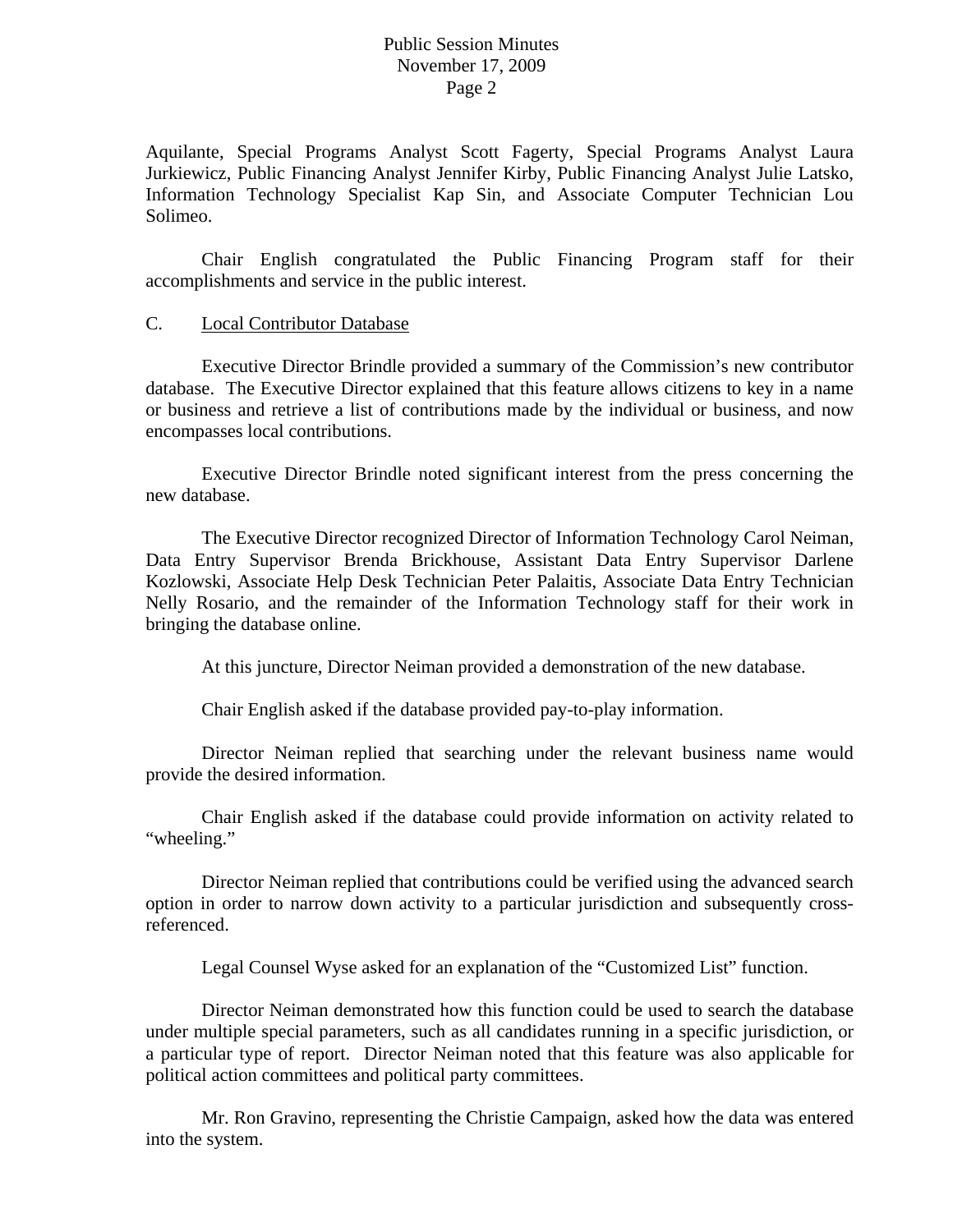Director Neiman answered that the Data Entry staff was responsible for manually inserting information into the system.

 Mr. Gravino asked what the data entry procedure was for information received via electronic filing.

 Director Neiman replied that the information was automatically uploaded, but verified by Data Entry staff for accuracy.

 Commissioner Burstein asked how long the records could be retained, and whether the Commission's electronic data storage would eventually need to be cleared out due to space concerns.

 Director Neiman replied that the data was compact, and overload was not a concern; years of future data could be entered into the database without any capacity problems.

 Chair English stated that one of the primary goals of the Commission was to provide election disclosure information on as local a level as possible, and asked if fire district and school board elections were available on the local contributor database.

 Director Neiman answered that fire district and school board elections would be searchable on the new database soon.

 Chair English commented that the inauguration of the new database was a remarkable achievement, and would aid the work of the press and good-government organizations, as well as assisting policy decision-making.

 Executive Director Brindle informed the Commission that new analytical press releases covering the 20-day postelection report period for Gubernatorial and Assembly contests would be issued soon.

#### D. 2010 Meeting Schedule

 Executive Director Brindle presented the Commissioners, for their approval, the 2010 proposed meeting schedule.

Chair English asked if changes could be made to the schedule after approval.

 Executive Director Brindle replied that dates for the Public Financing Program public hearing and routine meetings could be changed post-approval according to the needs of the Commission. The Executive Director noted that the next meeting was scheduled for December 15, 2009.

 Chair English noted that the expenses for a forthcoming end-of-year reception would be paid for by the Commissioners.

 On a motion by Vice Chair Tober, seconded by Commissioner Burstein and passed by a vote of 4-0, the Commission approved the 2010 meeting schedule.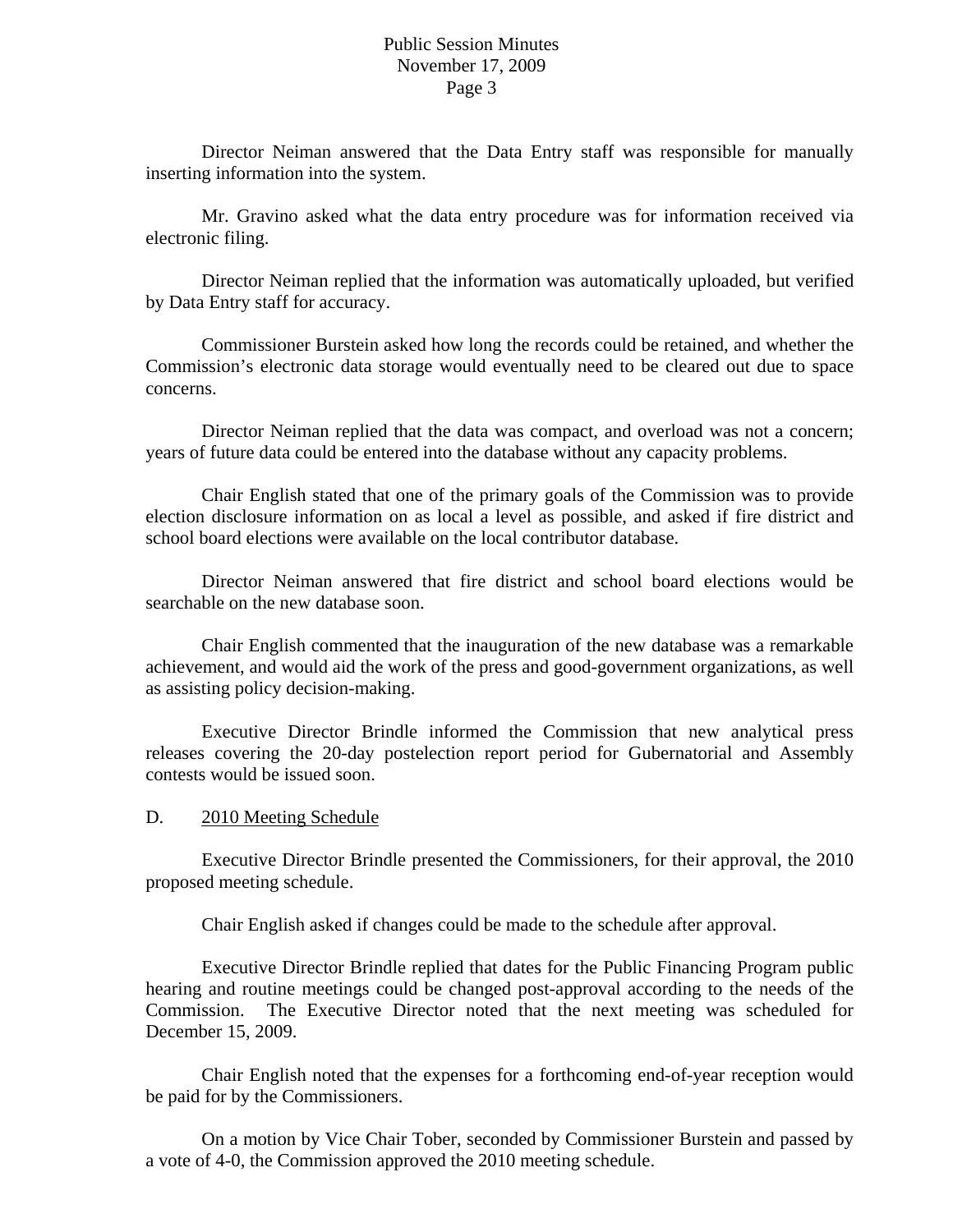# E. Winter Meeting Schedule

- December 15, 2009 at 11:00 a.m. in Trenton;
- January 19, 2010 at 11:00 a.m. in Trenton; and,
- February 16, 2010 at 11:00 a.m. in Trenton.

# 4. 2009 Gubernatorial Public Financing Program Update

# P2009 - Steven Lonegan –Submission 24

 Special Programs Director Amy Davis reported that on November 4, 2009, Candidate Steven Lonegan filed Submission 24 containing \$21,131 in contributions submitted for match. She stated that staff completed its review and issued public matching funds totaling \$44,104. Director Davis noted that November 4 was the final submission date for 2009 primary election candidates.

# G2009 - Chris Daggett –Submissions 9 through 11

 Director Davis reported that on October 20, 2009, Candidate Chris Daggett filed Submission 9 totaling \$95,892.69 in contributions for match. She stated that staff completed its review and issued \$170,713.38 in public matching funds. Director Davis reported that on October 27, 2009, staff received Candidate Daggett's Submission 10 totaling \$64,892.50 in contributions submitted for match. The Director added that staff completed its review and issued \$121,922.66 in public matching funds. Director Davis reported that on November 4, 2009, Candidate Daggett filed Submission 11 totaling \$37,848 in contributions for match. She stated that staff completed its review and issued \$67,220 in public matching funds. Director Davis noted that the next 2009 general election submission date is on November 24, 2009, and the Daggett campaign may continue to file submissions on a bi-weekly basis until April 6, 2010.

 Director Davis indicated that staff will report to the Commission at its next meeting on December 15<sup>th</sup> on the status of any general election submissions received and public funds disbursed.

 Chair English noted the significance of the first Lieutenant Gubernatorial election in New Jersey history, and complimented the staff of the Commission for their efforts in facilitating debates and disclosure of campaign receipts and expenditures.

#### 5. Proposed Readoption of Commission Regulations with Amendments and New Rule

 Legal Director Carol Hoekje provided the Commissioners with a brief history of the sunset regulation process, initiated by a 1978 executive order and codified as a statute. Director Hoekje added that without review and readoption every five years, expiration of the regulations would occur.

 Director Hoekje informed the Commissioners that the proposed regulations would be filed with the Office of Administrative Law after approval by the Commission and published in the New Jersey Register by early January, 2010.

 Director Hoekje summarized the secondary notice process requiring a 60-day comment period prior to readoption of regulations. She stated that the proposal would also be posted on the Commission's website. The Director added that a public hearing was anticipated for February 16,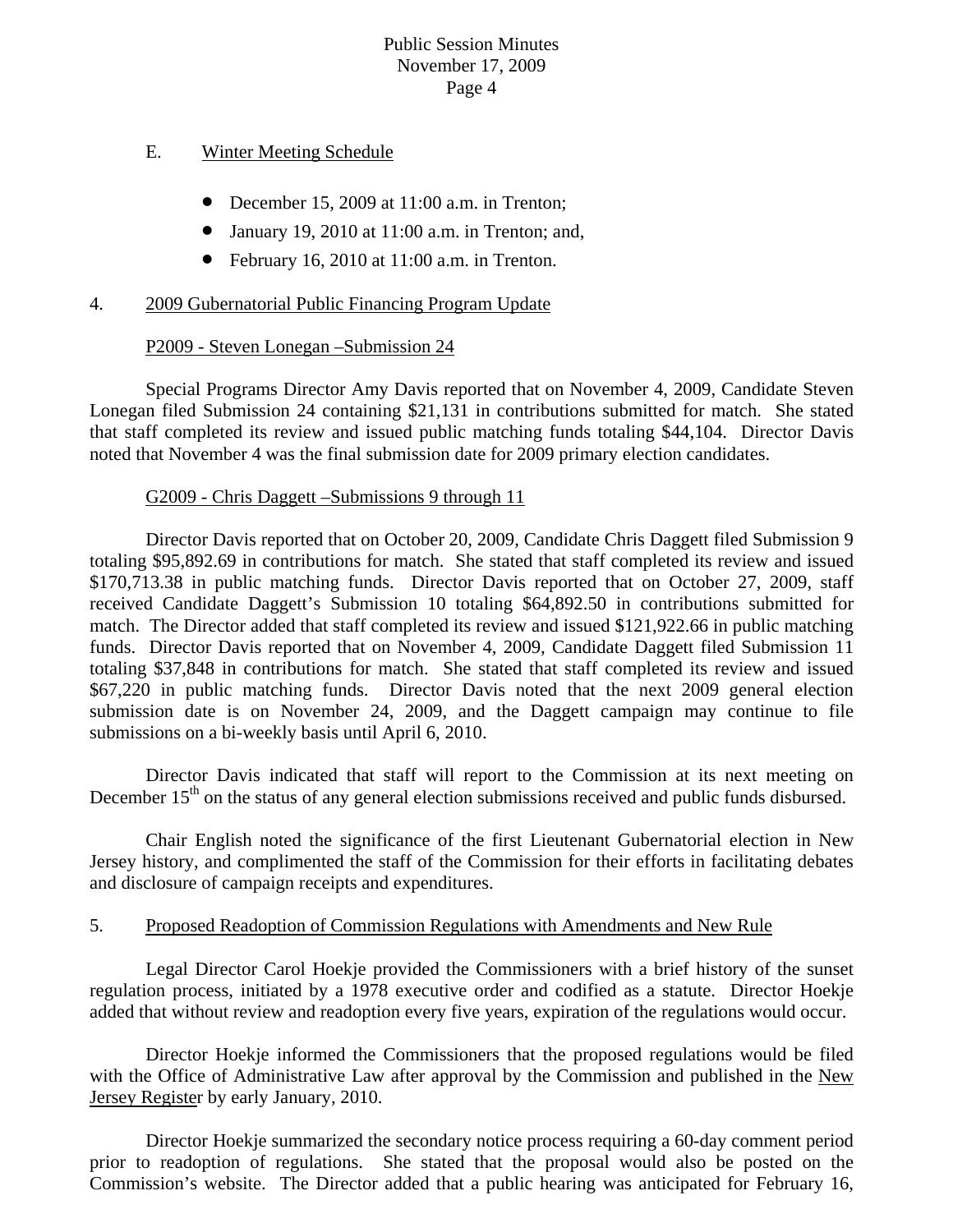2010 with adoption at the April 20, 2010 meeting. Director Hoekje noted that readoption must be completed before the May 26, 2010 expiration date.

 Director Hoekje explained that the majority of proposals consisted of housekeeping tasks such as editing for proper punctuation, grammar, and citation correction.

 Director Hoekje informed the Commissioners of the areas in which new material was proposed for the regulations pursuant to recently enacted legislation and she described the proposed new rule for recordkeeping for the pay-to-play disclosure requirement.

 Commissioner Burstein noted that the proposal included a regulation mirroring an Appellate Division decision currently under review by the Supreme Court. He asked if the Commission could revise the regulation if the Appellate decision were to be reversed by the Supreme Court.

Director Hoekje replied in the affirmative.

 Vice Chair Tober noted that the executive order mandating renewal of regulations was introduced in part as a streamlining measure. The Vice Chair asked if staff was certain there was not additional material to be removed.

 Director Hoekje replied that Commission staff had eliminated duplicative and outdated references.

Chair English asked if Associate Legal Director Michelle Levy wished to comment.

 Associate Director Levy replied that all necessary information relevant to renewing sunset regulations had been included, and that substantive amendments would be addressed at a later time.

Associate Director Levy noted that passages referencing lapsed dates had been removed.

Chair English acknowledged the efforts of staff in reviewing the proposed regulations.

 On a motion by Commissioner Burstein, seconded by Commissioner Saunders and passed by a vote of 4-0, the Commission approved staff's proposed readoption of Commission regulations for filing with the Office of Administrative Law.

 At this juncture, Mr. Mark Magyar, representing the Daggett Campaign, thanked the Commission, Special Programs Director Amy Davis, and the Public Financing Program staff for their efforts in expediting the campaign's requests for funds and answering inquiries. Mr. Magyar also congratulated Deputy Director Joseph Donohue on his new appointment with the Commission.

 Chair English noted the historic nature of the recent gubernatorial contest, first in state history to include the position of Lieutenant Governor. The Chair additionally acknowledged the role of Commission staff in facilitating compliance and educating candidates and the general public.

 Mr. Thomas Dallessio, representing the Leadership New Jersey organization, thanked the Commission for the selection of his organization as sponsor to the Lieutenant Gubernatorial debate. Mr. Dallessio presented Chair English with a collection of publications documenting the Lieutenant Gubernatorial debate and accompanying Forum on the Future of New Jersey.